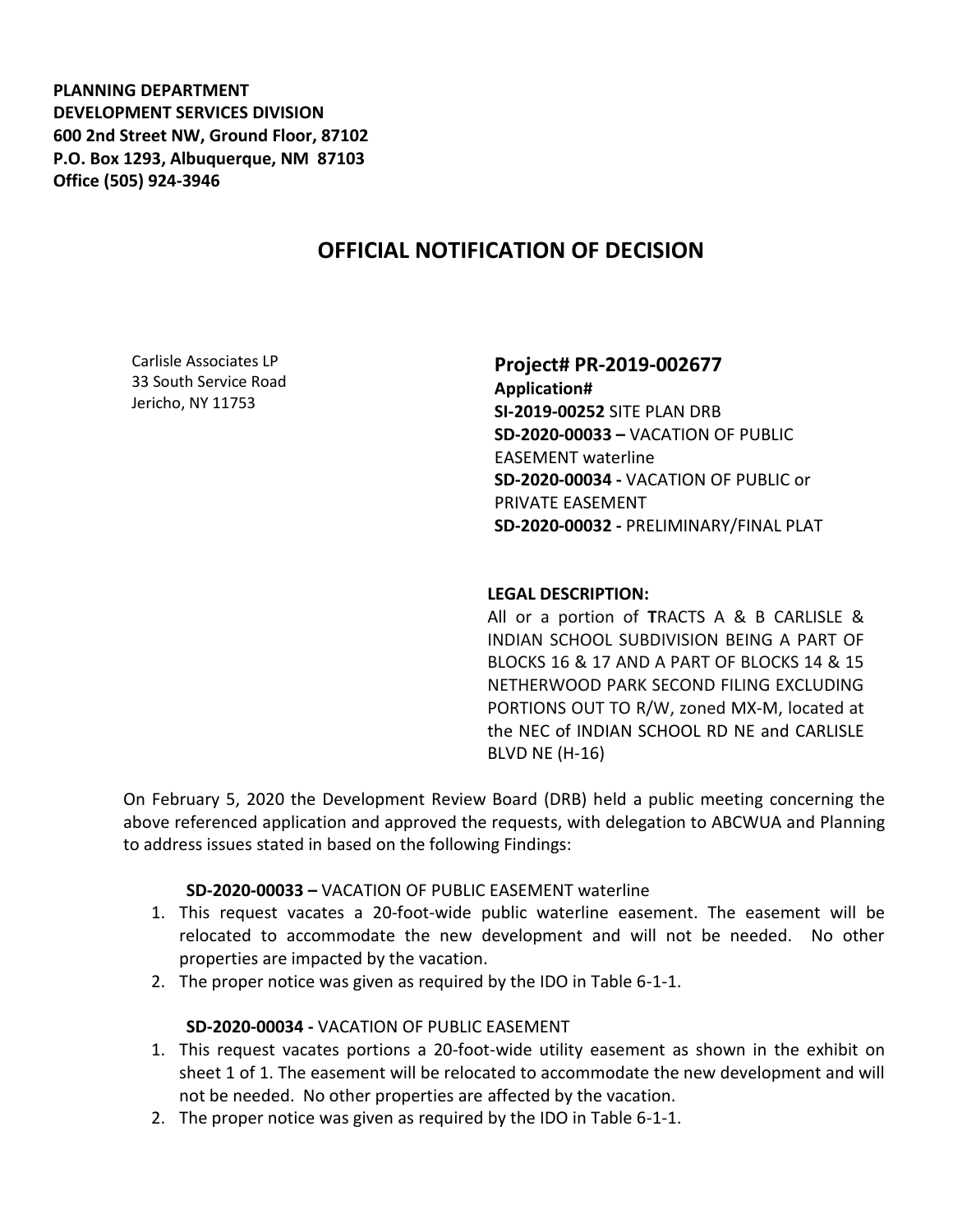Project # PR-2018-002677 Application# SI-2019-00421, SD-2020-00033, SD-2020-00034, SD-2020-00032

#### Page 2 of 3

### **SD-2020-00032 -** PRELIMINARY/FINAL PLAT

- 1. This Preliminary and Final plat dedicates 5,910 square feet of right-of-way at the northwest corner of Indian School Road and Carlisle Boulevard and dedicates 436 square feet of rightof-way along Carlisle Boulevard and incorporates the vacated rights-of-way
- 2. The proper notice was given as required by the IDO in Table 6-1-1.

### **Conditions:**

1. Final Sign off is delegated to the ABCWUA for to clarify utility easements and check for paper easements and to Planning for notes regarding the trash dumpster, DXF file, and utility signatures.

#### **SI-2019-00252** SITE PLAN DRB

- 1. This is a request for a Site Plan DRB for 121,718 square feet of space to include a grocery store, restaurant and retail space. The redevelopment provides 62,112 square feet of landscaped area and a complete renovation of the parking lot.
- 2. The proper notice was given as required by the IDO in Table 6-1-1.
- 3. The applicant held a meeting with the affected neighborhood associations on June 26, 2019.
- 4. Pursuant to 6-6(G)(3) Review and Decision Criteria. An application for a Site Plan DRB shall be approved if it meets all of the following criteria:
	- a. 6-6(G)(3)(a) The Site Plan complies with all applicable provisions of this IDO, the DPM, other adopted City regulations. *Specifically, the height, parking, open space, landscaping and façade meet or exceed the IDO requirements.*
	- *b.* 6-6(G)(3)(b) The City's existing infrastructure and public improvements, including but not limited to its street, trail, drainage, and sidewalk systems, have adequate capacity to serve the proposed development. *The site has access to a full range of urban services including utilities, roads, and emergency services. The ABCWUA issued an availability statement for the site. Additional right-of -way was dedicated along Carlisle Blvd and Indian School Rd. A grading and drainage plan for the entire site has been approved by Hydrology.*
	- c.  $6-6(G)(3)(c)$  The Site Plan mitigates any significant adverse impacts on the surrounding area to the maximum extent practicable. *The site has significant landscaping: 47, 776 square feet of landscaping is required and 65,112 square feet are provided.*

### **Conditions:**

- 1. This Site Plan is valid 5 years from DRB approval (2-20-2020). An extension may be requested prior to the expiration date.
- 2. Final Sign off is delegated to Planning for an executed IIA.